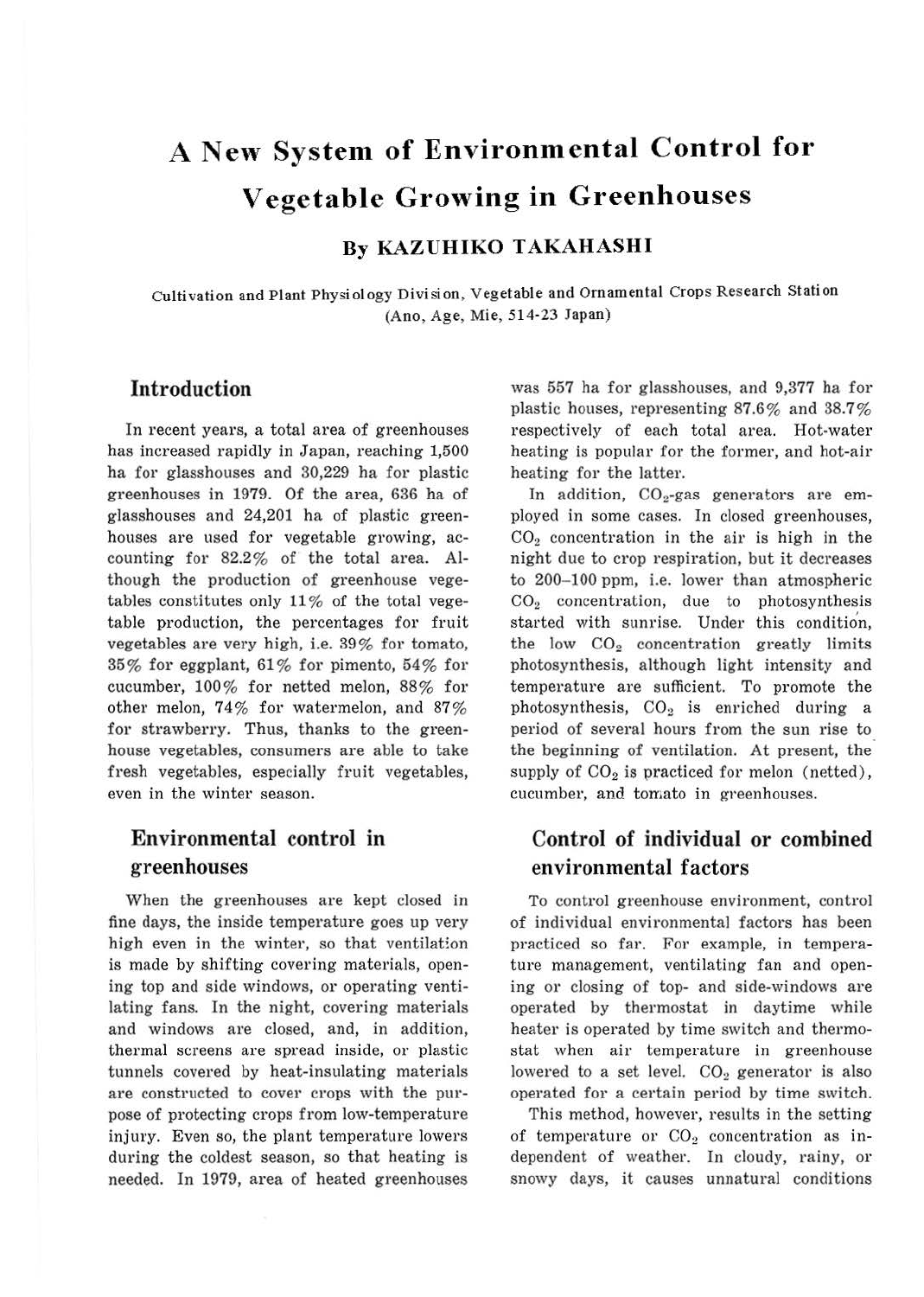

Fig. 1. Temperature control in the greenhouse

such as night temperature higher than day temperature, although causing less problems in fine days. When such an unnatural condition lasts for 1 week, plant growth is extremely inhibited due to an excessive respiratory loss. Supply of CO<sub>2</sub> under bad weather is also useless, because of low photosynthesis.

Thus, the environmental control based on plant physiology, namely the whole system of photosynthesis-translocation of photosynthate—respiration—dry matter production, is considered to be rational. As given in Fig. 1, photosynthesis starts with sunrise, but it is not performed sufficiently due to low air temperature in greenhouse at that time. Therefore, heating for  $1-2$  hr before the sunrise to warm up the air temperature is practived in some cases, and called "early morning Furthermore,  $CO<sub>2</sub>$  generator is heating". operated to supply  $CO_2$  at the time when  $CO_2$ concentration lowered after 30 min-1 lir from the sunrise, as stated above.

The air temperature becomes nigh after several hr from the sunrise, when greenhouses are kept closed, so that ventilation is made. The high temperature reduces photosynthetic efficiency and exerts an adverse effect on flower-buds. In the evening, the ventilation is ceased and greenhouse is closed, but inside air temperature lowers rapidly due to lowering outside air temperature. It was

usual in the past to operate heater when the night temperature lowered to a certain level. However, recently becoming popular is the "varving night-temperature management", in which night time is divided into the early half (several hr after sunset) and the later half (from the end of the early half to sunrise), and the former is kept at a relatively high temperature while the latter at a lower temperature.

The reason is that the translocation of photosynthate produced in leaves is carried out in daytime and continues after sunset. A study by the use of radio-isotope showed about 2/3 of the photosynthate produced in a day is translocated in the daytime and remaining 1/3 in the night time. Relatively high temperatures 13-18C°, are suitable for the translocation, while at low temperatures the photosynthate remains in leaves, being not completely translocated, and it gives adverse effect on photosynthesis in the succeeding day. In the varying night temperature management, the relatively high temperature in the early half of night time accelerates translocation, and relatively low temperature in the later half serves to prevent respiratory loss.

The above description is for fine days. In case of cloudy, rainy, or snowy days, the early morning heating or  $CO<sub>2</sub>$  supply is less effective in promoting photosynthesis, unless sup-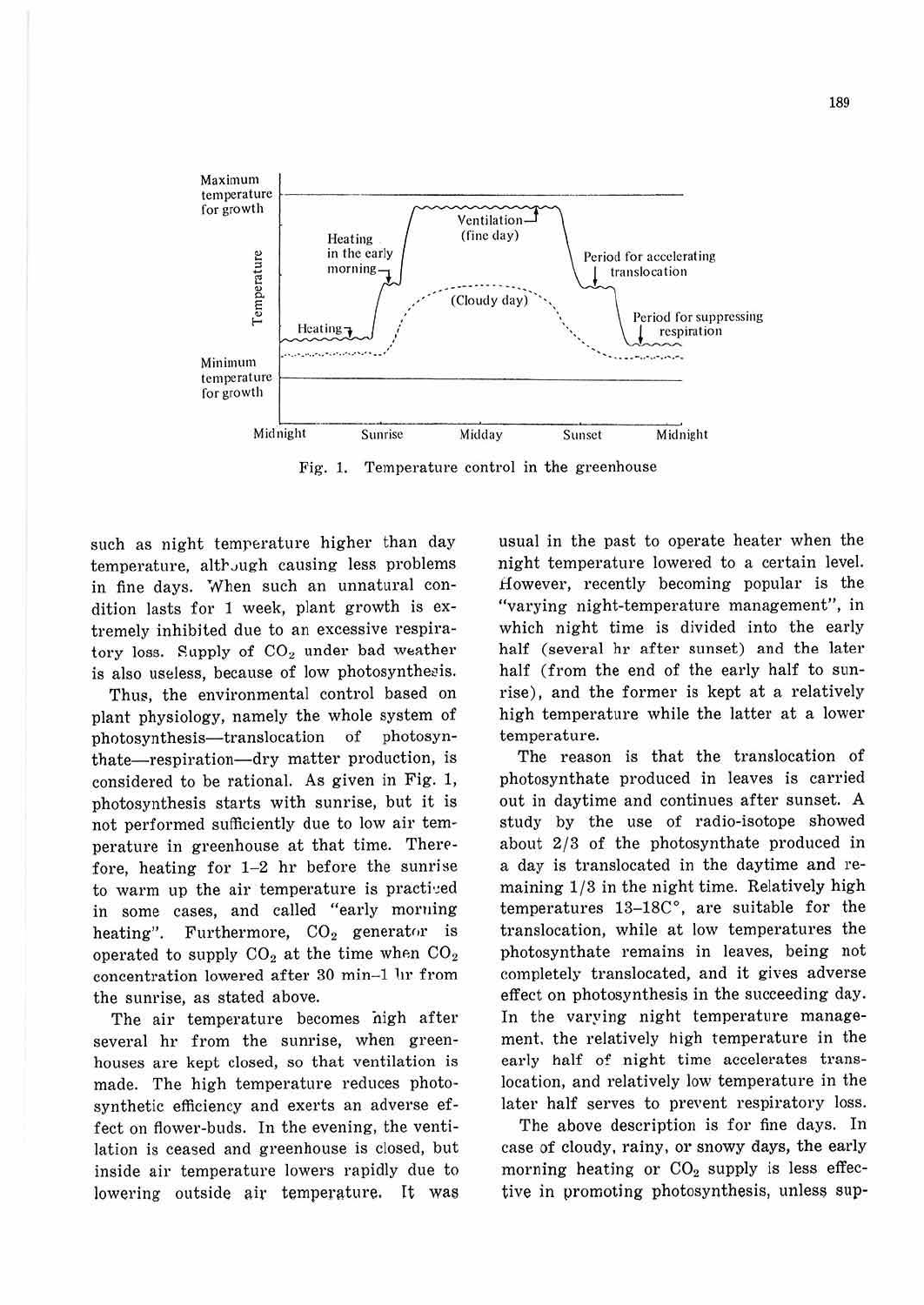

Fig. 2. Outline of the new system to control combined environmental factors

- 1): Weather prediction based on sum of solar radiation in 1 hr after sunrise: 0-1.4 *ly* as rainy, 1.5-2.6 *ly* as cloudy, and  $2.7$  *ly*  $\lt$  as fine.
- 2) : Based on weather prediction, concentration of  $CO<sub>2</sub>$  to be supplied is determined at 3 levels
- 3): Similarly, minimum day temperature to be set is determined at 3 levels 4): Based on the total solar radiation for a whole day, the weather of the
- Based on the total solar radiation for a whole day, the weather of the day is classified into 5 levels: 0-74 *ly* as E<sub>1</sub>, 75-149 *ly* as E<sub>2</sub>, 150-224 *ly* as E<sub>3</sub>, 226-299 *ly* as E,, and 300 *ly* < as E.
- 5): Night temperature  $(T_1, T_2)$  to be set is determined in response to 5 levels of E
	- T,: Temperature of the period for accelerating translocation
	- T,: Temperature of the period for suppressing respiration

plemental light is provided, due to reduced solar radiation in these days. Also, because of less amount of photosynthate produced, high temperature treatment in the early half of night time aiming at promoting the translocation is not necessary.

Thus, it is desirable to have a system which can control temperature and  $CO<sub>2</sub>$  concentration according to the weather of each day. As the system controls more than two environmental factors in combination it is named the system to control combined environmental factors.

### **A new system to control greenhouse environment**

The control system newly devised by the author and his co-workers is the one ·developed on the basis of plant physiology, i.e. photosynthesis and matter production. The system has the following characteristics, and is presupposed to be applicable to greenhouses.

The outline of the system is shown in Fig. 2. The feature of this system is that it can predict the weather of a day by measuring a total so'ar radiation received in 1 hr after sunrise, and determines  $CO<sub>2</sub>$  concentration and minimum day temperature to be set in accordance with the predicted weather of the day. Namely, it intends to promote photosynthesis by raising  $CO<sub>2</sub>$  concentration and air temperature in fine days. Thus, the control is made based on the weather prediction. When the weather changes later, it results in mis-prediction. However, this system was adopted by considering that there will be no big errors, because  $(1)$  the  $CO<sub>2</sub>$  supply is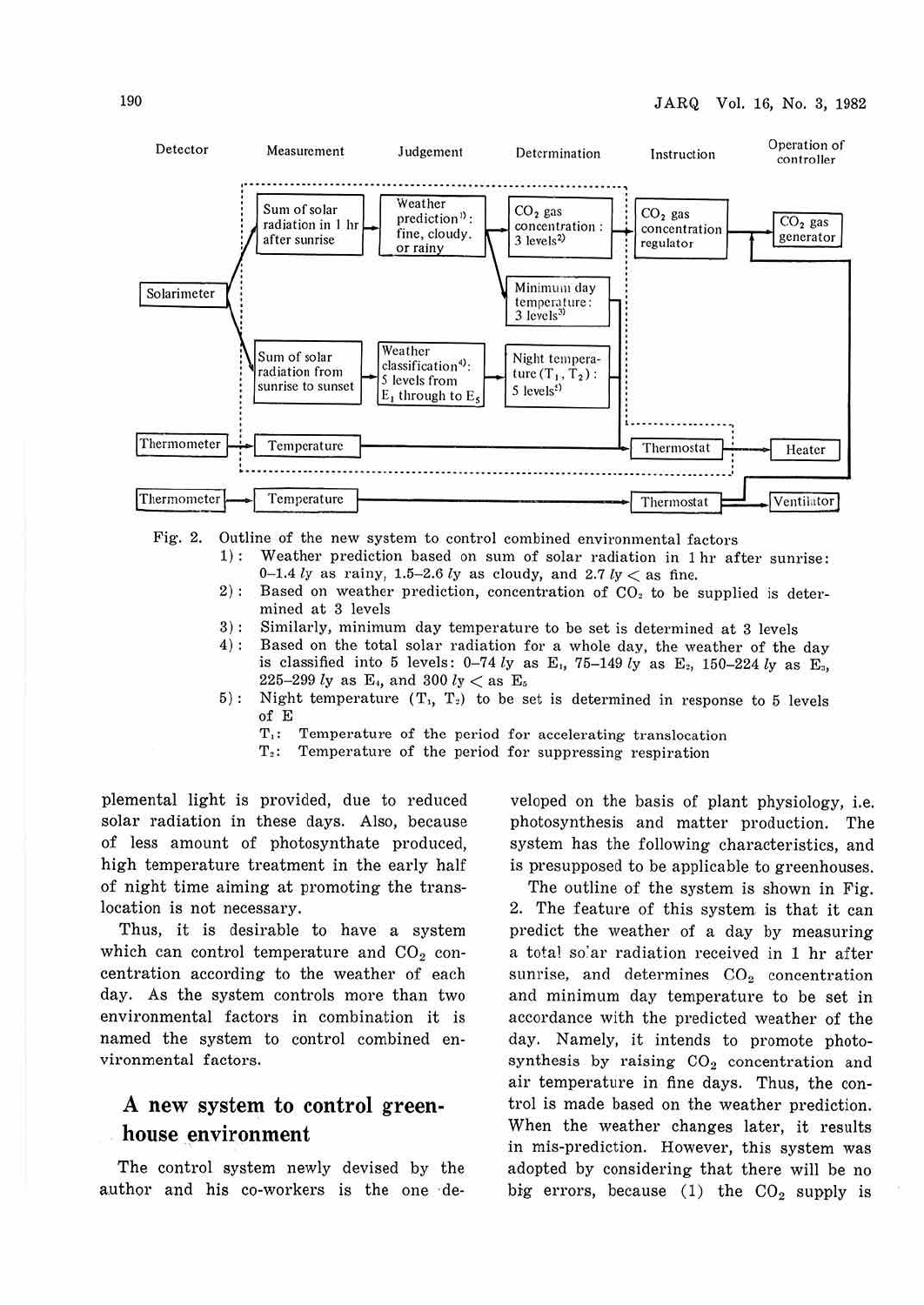practiced during the winter, and in the Pacific side of Japan, where greenhouse cultivation prevails in that season, the weather in winter is relatively stable with plenty of fine days, and  $(2)$  the  $CO<sub>2</sub>$  supply is limited only for several hours from sunrise to the time of ventilation. The duration of  $CO<sub>2</sub>$  supply is set by a time switch but it ceases with the start of ventilation when the temperature rises to a set level.

The second feature of this system is that night temperature varies depending on accumulated solar radiation, taken as a substitute for measuring photosynthesis which is technically difficult. Several hours from evening to midnight is defined as the period for accelerating translocation, and the temperature during this period is kept high to promote the translocation from leaves to fruit for the days with plenty of solar radiation, but it is kept low for the days with a little solar radiation. Night time after this period is regarded as the period for suppressing respiration, and temperature is kept lower by several degrees.

#### Effectiveness of the new system

Effectiveness of this new control system was examined with glasshouse tomato cultivation in 1977 and 1978. The result of 1977 showed that the new system (the minimum night temperature:  $18\sim10^{\circ}$ C in early half and  $13-5^{\circ}$ C in later half depending on accumulated solar radiation, and  $CO<sub>2</sub>$  concentration, 1,000 and 500 ppm for fine and cloudy days, respectively, and no  $CO<sub>2</sub>$  supply in rainy days) increased the total dry matter by 14% and fruit yield by 25% that of the former system to control individual factors (the minimum temperature  $8^{\circ}$ C, and no CO<sub>2</sub> supply). This effectiveness was more remarkable in the plots where young seedlings were planted, and with high soil moisture (Fig. 3). In 1978, five cultivars were used for the experi-







Plate 1. Apparatus for the combined control of environmental factors